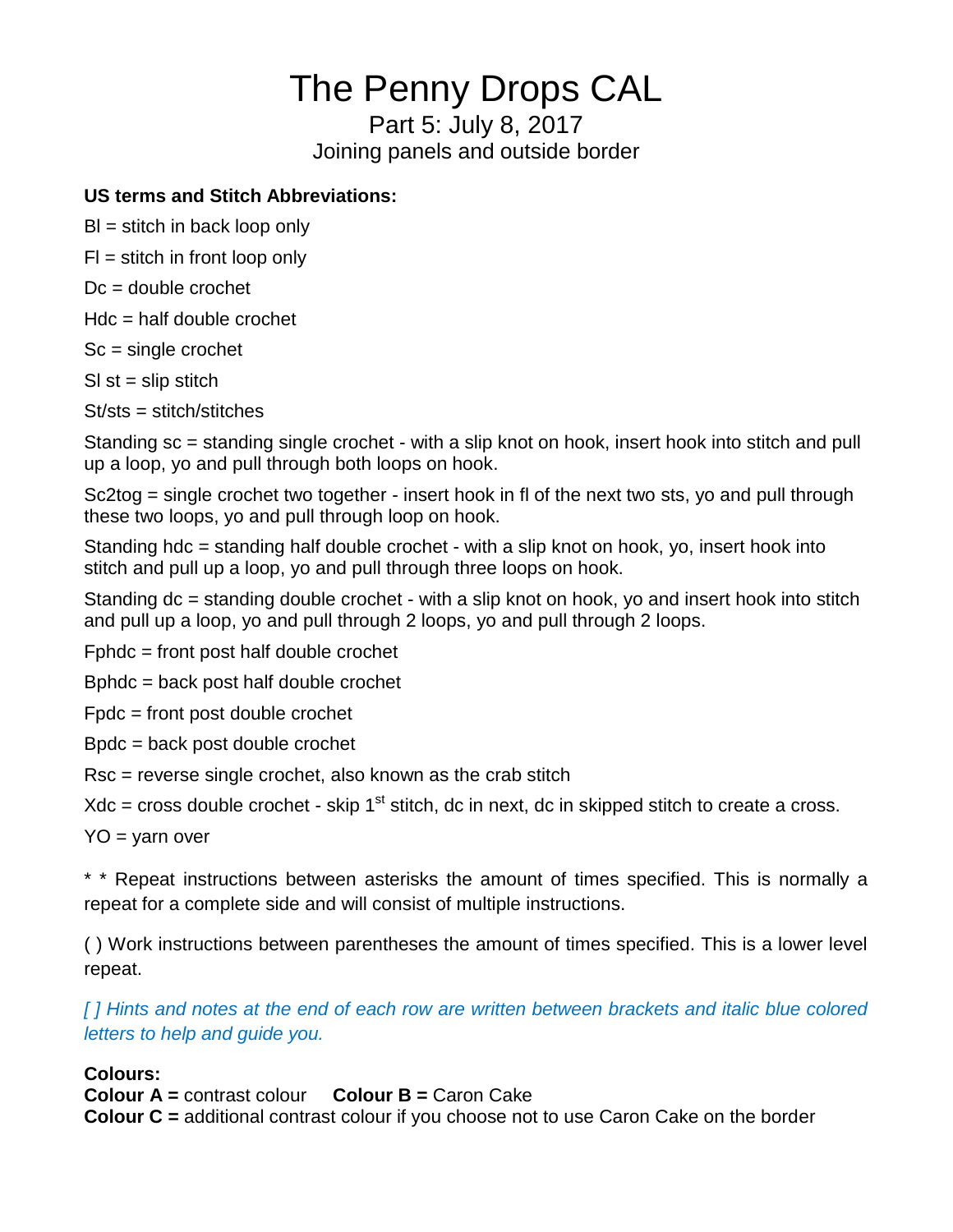**Size H/8/5 mm crochet hook and a size G/7/4.5 mm for the final row of reverse sc.** 

## *The panels should be the same length with a difference of less than 2 in / 5 cm.*

## *Joining the side panels to the centre panel:*

Centre panel border is completed. Side panels have 188 sc along both sides in Colour A

- 1. Attach right hand side panel to centre as follows: right sides together, foundation row of BOTH pieces on your right, join Colour A *[contrasting colour]* in the first stitch, and sl st in bl in each of the 188 sts. *[bl of the st when the panel is right side up]*.
- 2. Attach left hand side panel to centre panel in the same way, ensuring that the foundation rows are at the same end.

#### **Outside Border:**

**Note:** I find that both the foundation and bound off end of tss pieces tend to flare out a bit and lay much flatter if the number of sts are decreased. This will be done in the first round of the border.

## **The entire border will be worked with right side facing up with one possible exception as follows:**

There is a round of bphdc that is much faster and easier to do if you turn the piece over and do fphdc instead. I find front post sts less awkward to do and the overall effect is identical.

## **Round 1:**

- **1.** Join Colour A *[contrast colour]* in the top right-hand corner of the bound off edge *[right side panel]* with a standing sc and make 2 more sc in the same space. The sts will be placed in the sc of the one row of edging with sc.
- **2.** Working in the 36 sts across the top of the side panel, \*sc in next 4 sts, sc2tog\*, repeat from \* to \* 5 more times, sc in the sc from the left side edging. **There will be 3 sc in the corner, and 31 sts across the top of the side panel.**
- **3.** Sc 17 sts evenly across the top of the **centre panel border** section. **Note:** If the edging is not perfectly even or "dips" a bit, you can use hdc instead of sc in those spots.
- **4.** Working in the 49 sts across the top of the centre panel, \*sc in next 3 sts, sc2tog\*, repeat from \* to \*8 more times, sc in next 4 sts. **There will be 40 sc sts across the top of the centre panel.**
- **5.** Sc 17 sts evenly across the top of the left side of **centre panel border** section. **Note:** If the edging is not perfectly even or "dips" a bit, you can use hdc instead of sc in those spots.
- **6.** You are now at the left side panel, sc in the side panel border st,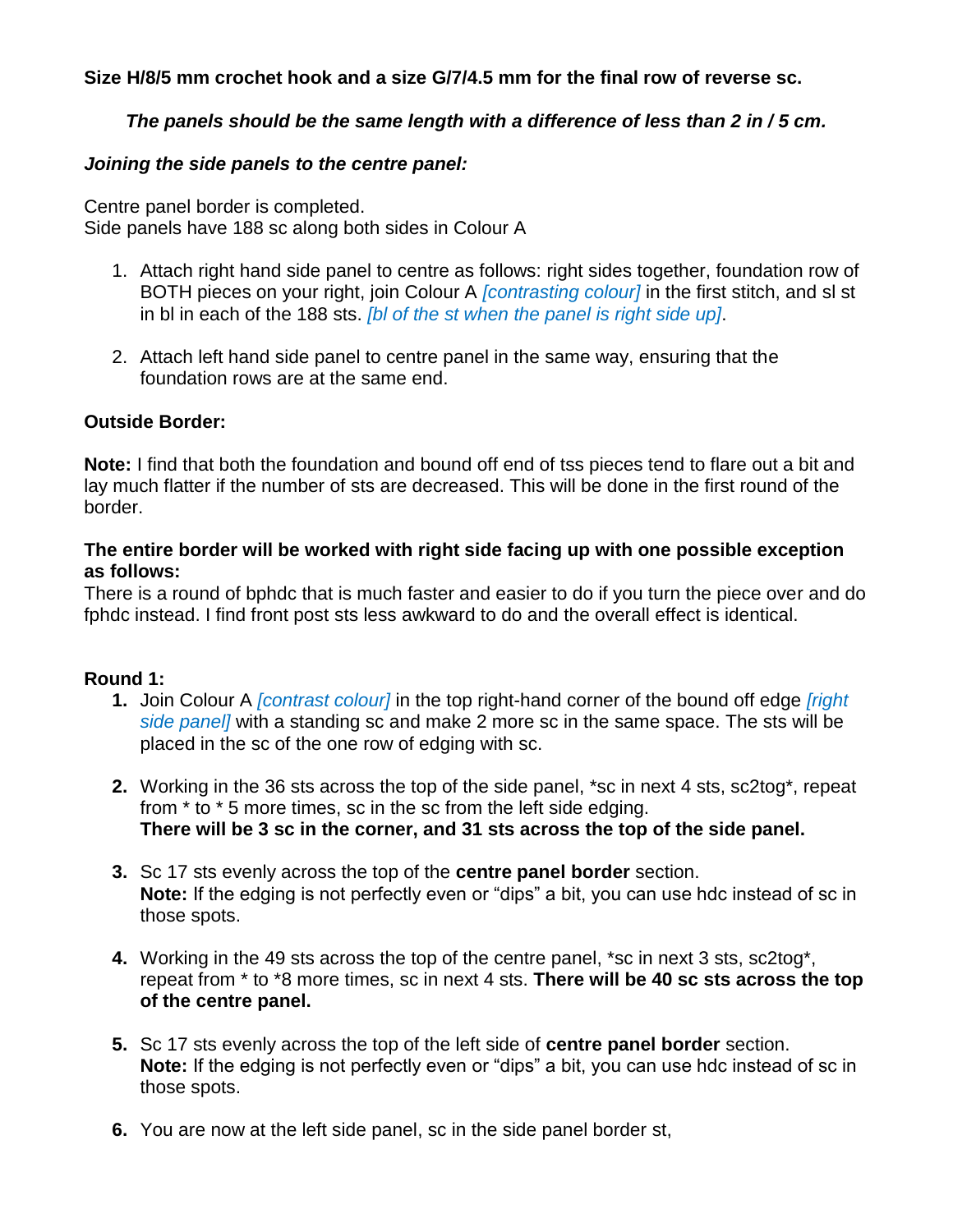**7.** Working in the 36 sts across the top of the side panel, \*sc in next 4 sts, sc2tog\*, repeat from \* to \* 5 more times, 3 sc in the last st (from the left side edging)

**Stitch Count: 136 excluding the corner sts 3 sc in the corner 31 sts across the top of the right-side panel 17 across the right-hand side centre panel border 40 across centre panel tss 17 across the left-hand side centre panel border 31 across the top of the left side panel 3 sc in the next corner.**

- **8.** sc in each st along left side panel edge (186 sts) and place 3 sc in the last st.
- **9. Repeat steps 2 – 7 across the foundation row placing 3 sc in the bottom right corner of the right-side panel.**
- **10.** sc in each st along the right-side panel edge and join with sl st to the first sc of the 3 sc corner st.

#### **Stitch count:**

3 sc in each corner, 186 sc on each side, 136 sc on the each of the foundation and bound off edges.

## **Round 2: Colour A** *The border needs an odd number of sts. In this round, you will do 2 hdc in the same st in the middle don't count, you can just fold the piece in half to find a st) of each side and the top and bottom.*

In the next st *[the centre st of the corner]* ch 1, hdc in same st, ch 1, hdc in same st, \*hdc in each st across, *[remembering to increase 1 st]* and hdc, ch1, hdc *[corner]* in the centre st of the 3 sc group. \* Repeat from \* to\* three more times, placing a (hdc, ch1, hdc) in the centre of each corner st, omitting the last (hdc, ch1, hdc). Join with a sl st to the first hdc corner st. *Stitch count: Sides: 189 hdc, foundation and bound off edges: 139, each corner has a ch 1 space.*

**Round 3: With Colour B or C**, join in top right corner space with a standing dc, (dc, ch1, 2 dc) in same sp, \*ch1, skip next st *[the hidden st]*, dc in next st, (ch 1, skip next st, dc in next) 69 times. Ch 1, (2 dc, ch 1, 2 dc) in corner space. Ch1, skip next st *[the hidden st]*, dc in next st, (ch 1, skip next st, dc in next) 94 times. Ch 1, (2 dc, ch 1, 2 dc) in corner space. \* Repeat from \* to \* 1 more time omitting final (2dc, ch1, 2 dc). Sl st to beginning dc. Fasten off. *Stitch count: Sides: 99 dc + 96 ch 1 spaces= 195 sts Top and Bottom: 74 dc + 71 ch 1 spaces = 145 sts, Corners: ch 1 space*

**Round 4: Join Colour A** in top right corner space with a standing sc, (ch 1, sc) in same space, \*sc in next 2 dc, dc *[in front of ch 1 sp]* in skipped st from previous round, sc in next dc, (dc in next skipped st, sc in next dc) across row, sc in next st, (sc, ch1, sc) in corner space\*, repeat from \* to \* 3 times more omitting final (sc, ch1, sc). Sl st to beginning sc. Fasten off. *Stitch count: Sides: 197 sts, Top and bottom: 147 sts, Corners: ch1 space*

#### **Rounds 5 and 6: Repeat rounds 3 and 4.**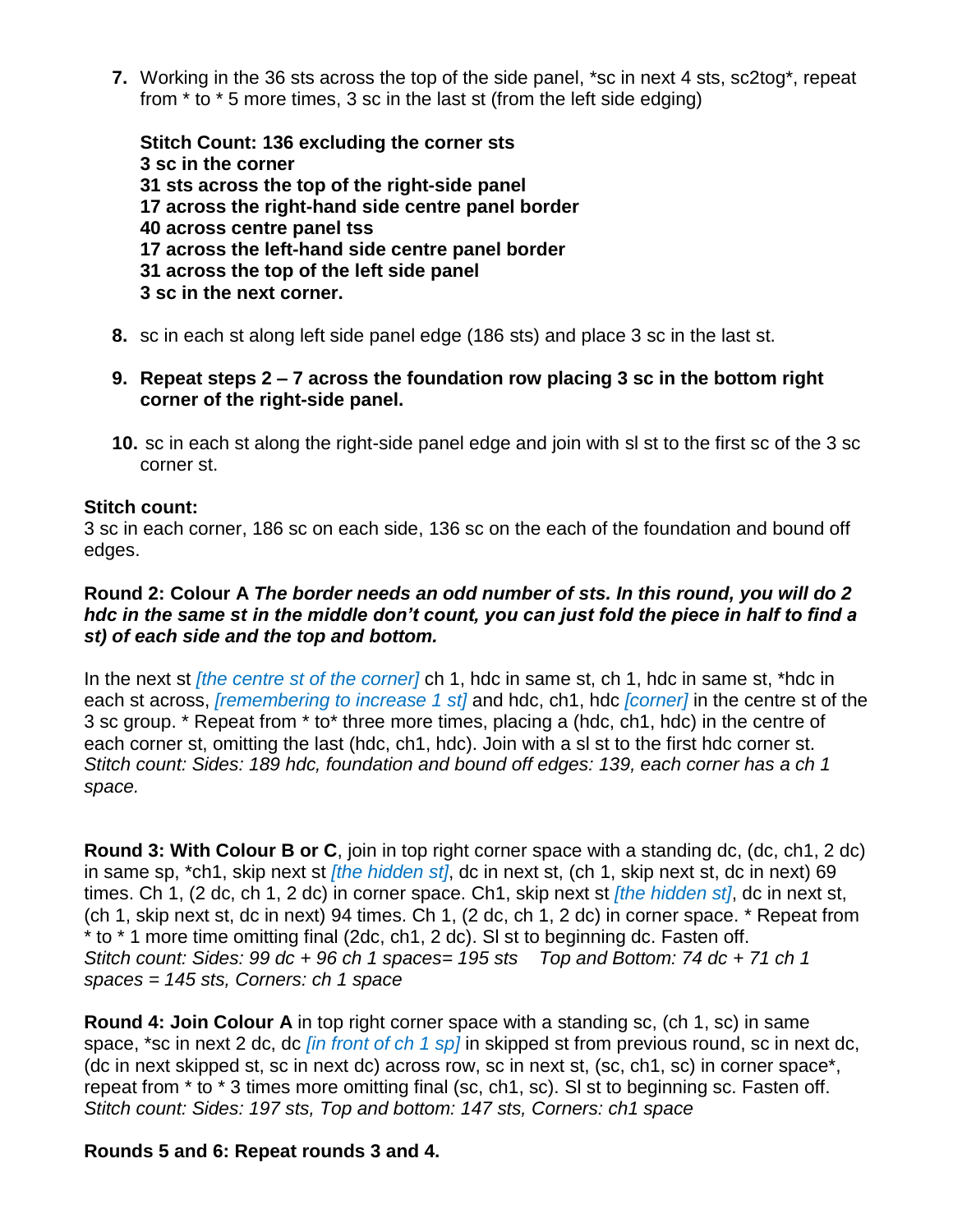*Stitch count Row 5: Sides 201 sts, Top and bottom: 151 sts, Corners: ch1 space Stitch count Row 6: Sides 203 sts, Top and bottom: 153 sts, Corners: ch1 space*

**Round 7: Join Colour B or C** in any ch1 corner space (standing hdc, ch 1, hdc) in same space, hdc in each st placing (1 hdc, ch 1, 1hdc) in each corner st, join with a sl st to the first hdc. Fasten off.

*Stitch count: Sides: 205 sts, Top and bottom: 155 sts, Corners: ch1 space*

#### *Round 8 is a row of bphdc. I find it easier to work fphdc on the "wrong" side of the piece. It gives the same effect but seems faster and less awkward.*

**Round 8:** Join **Colour A** with a standing sc in the ch1 space of any corner, ch1, sc in the same space, if working on the right side of the piece, bphdc around each st, placing (sc, ch1, sc) in each ch 1 corner space. Fasten off.

If working on the wrong side, my preference, fphdc around each st and (sc, ch1, sc) in each corner chain 1 space. *Stitch count: Sides: 207 sts, Top and bottom: 157 sts, Corners: ch1 space*

## **Round 9: Cross double crochet sts:**

**Join Colour B or C** with a standing dc in any corner ch1 space, ch 1, dc in same space, dc in next st, \*skip next st, dc in next, dc [in the front) in the skipped st\* *[cross dc completed]*. Repeat from  $*$  to  $*$   $2^{nd}$  corner, (dc, ch1, dc) in ch 1 space, dc in next st. Repeat from  $*$  to  $*$  3<sup>rd</sup> corner, (dc, ch1, dc) in ch 1 space, dc in next st. Repeat from  $*$  to  $*$  4<sup>th</sup> corner, (dc, ch1, dc) in ch 1 space, dc in next st. Repeat from \* to \* Join with a sl st in the first st-dc of the round. *Stitch count: Sides: 209 sts, 103 cross dc groups, Top and bottom: 159 sts, 78 cross dc groups, Corners: ch1 space*

**Round 10: Join colour A** in any corner with a st-dc, ch1, dc in same space, dc in each st around, placing a (dc, ch 1, dc) in each corner. Join with sl st to first dc of the round. Fasten off.

*Stitch count: Sides: 211 sts, Top and bottom: 161 sts, Corners: ch1 space*

**Row 11: Join Colour B or C** with a standing hdc in any corner space, ch 1, hdc in same space, \*fpdc around next dc, bpdc around next dc\*, repeat around placing a (hdc, ch 1, hdc) in corner ch 1 space and joining with a sl st to the first st-hdc. Fasten off. *Stitch count: Sides: 213 sts, Top and bottom: 163 sts, Corners: ch1 space*

**Row 12: Join Colour A, B, or C** with a standing sc in any ch1 corner space. Reverse single crochet around entire edge, adding 1 extra st in each corner. Fasten off.

**Note:** I love the "bound" look of reverse single crochet [crab st) but find this st very bulky. I usually change to a smaller hook for this st [4.5 mm) so the final row lays flat.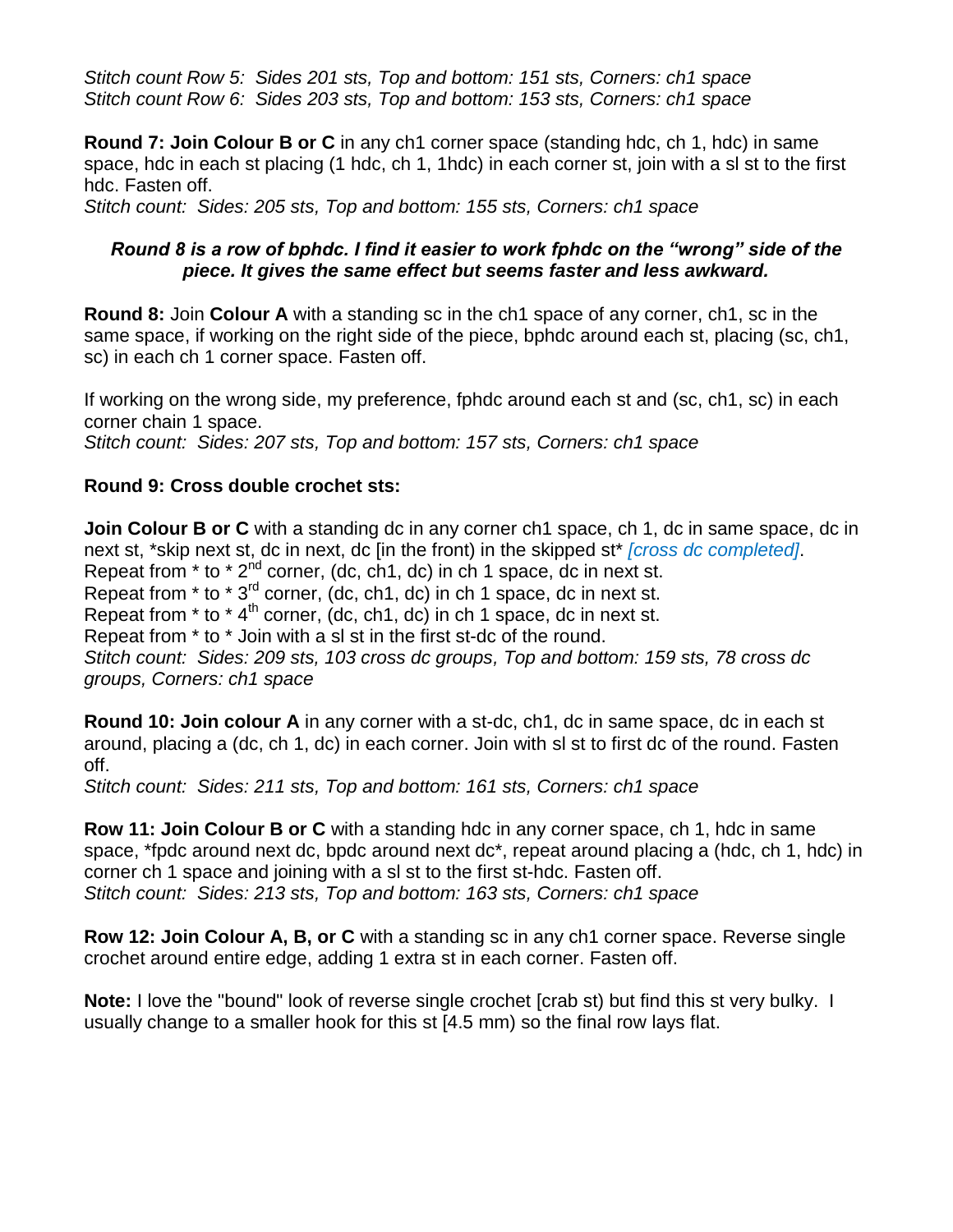

Congratulations! You have now completed The Penny Drops! The next blankets in The Penny Collection are called Pennywise, a great stash buster, and Halfpenny, a baby version. They are currently in testing and will provide an opportunity for learning many more stitch patterns, combining colours and other techniques.

Thank you for joining me on this journey. My mom would be so proud!

Sandy Walker

## **Terms of Use**

- 1. This pattern/publication is protected under international copyright laws.
- 2. This pattern/publication may be used for your personal use only.
- 3. Reproduction or distribution by any means including mechanical or electronic, including posting, scanning or email transmissions is prohibited.
- 4. Links to the pattern/publication may be posted on social media sites, but not the pattern/publication itself.
- 5. This item can be made as a gift or a charitable donation. If you are selling the item, please contact me first at [purrfectamewsments@gmail.com](mailto:purrfectamewsments@gmail.com)
- 6. This pattern has been tested and checked for accuracy. Additional corrections and improvements will appear in subsequent versions of this pattern/publication.

## **Acknowledgements**

I would like to extend a big thank you to Laurene from FB CAL – Crochet A Long who saw my posts, plucked me from internet obscurity and invited me to do this as a CAL. She has been a huge support with pattern writing, organizing testing and translations and setting up the CAL.

Thank you to the testers who took the leap of faith, provided their own yarn and spent hours on the project and proof reading the pattern. You are stars!

Thank you to the outstanding designer Bonnie Barker who introduced me to crochet cables and post stitches during the Holiday Cable Throw CAL in December 2016. Our daughter said it best: "This makes your other work look kind of boring."

Debbie Hemsley, designer of The Neave Collection, hosted The Neave Baby Blanket CAL in January 2017. I learned so many stitches and techniques to add to my crochet "toolbox" and changed my view of borders. I always thought of borders as a few rows of edging to tidy things up, rather than an integral part of the overall design.